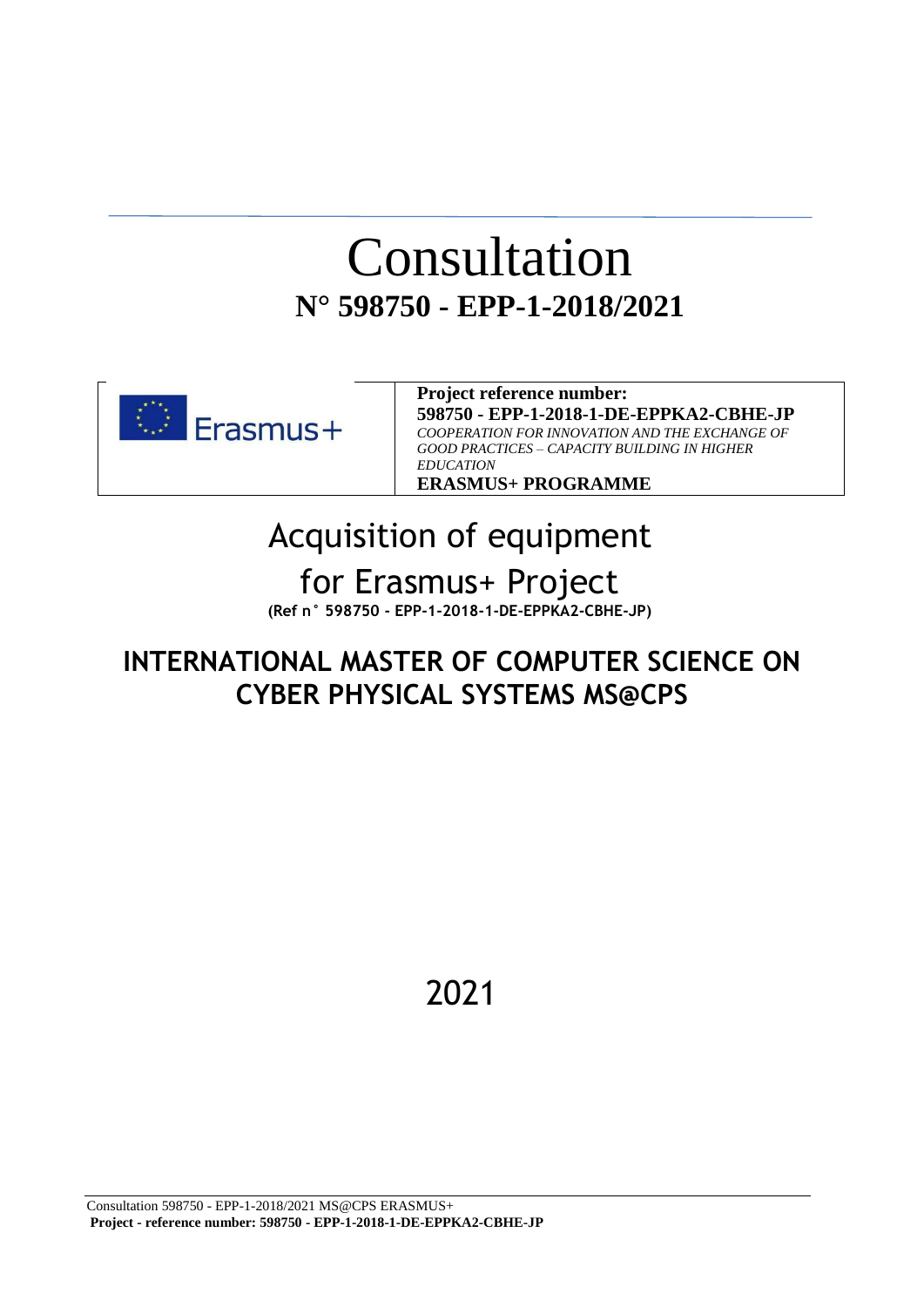### **Detail on the project subject of this consultation**

### **MS@CPS : INTERNATIONAL MASTER OF COMPUTER SCIENCE ON CYBER PHYSICAL SYSTEMS**

**Type: EU - KA2** – Cooperation for innovation and the exchange of good practices – Capacity Building in the field of Higher Education

#### **Description:**

MS@CPS is an Erasmus + project on Computer Systems on Cyber Physical Systems. The Main goal of MS@CPS

is to establish an International Master of Science on Cyber

## Master of<br>Cyber Physical Systems

Physical Systems. The envisioned master programme will focus on the contemporary recent technologies in the fields of Embedded Systems (ES) and Knowledge-baed Systems (KBS) that provide the needed expertise for a CPS education and tremendous economic opportunities and furthermore span various important applications in our daily life such as: Internet of Things (IoT), autonomous cars, smart phones, embedded systems, big data, semantic computing, cloud computing, etc.

The curriculum of MS@CPS program will be designed by analyzing the existing curricula in the area of embedded and knowledge-based systems, then a field study of market requirements and needs in the MENA region will be conducted. In parallel, the consortium members will review and examine pedagogical teaching and learning methods to fulfil the program objectives. Further, the curriculum of MS@CPS will be strongly aligned with the special requirements of the industry in the MENA countries in order to establish the skills of the students for strengthening the economy. In particular, MS@CPS will arrange several activities in cooperation with the industry partners to provide an open platform for students and industry, which will strengthen the students' skills and establish joint internships and master thesis. By providing solid skills in entrepreneurship and adopting proven mechanisms from program countries, the graduated students of MS@CPS will be able to establish their own startups. The project aims also at promoting Bologna Process standards in the in South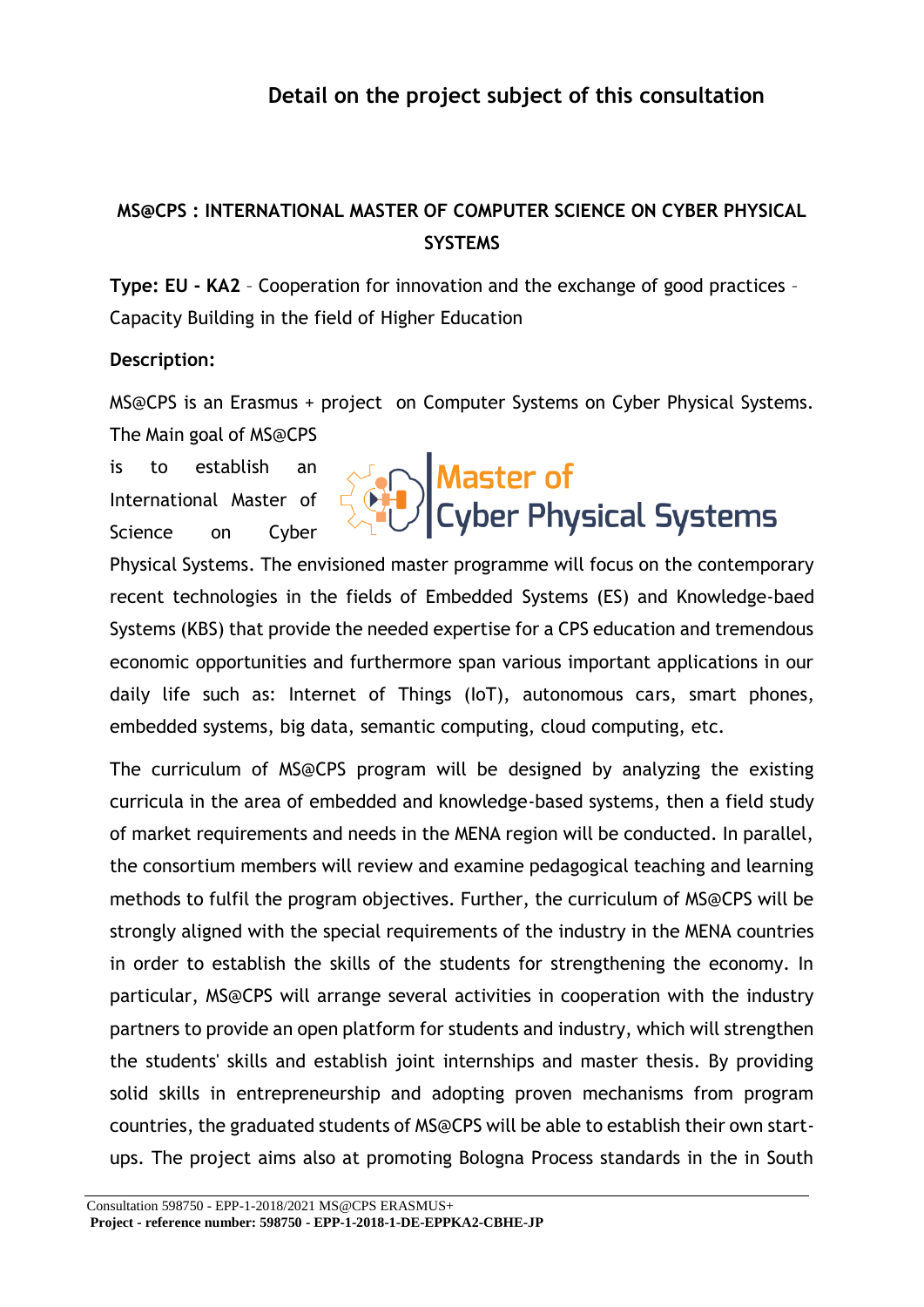Mediterranean region.

### **ADMINISTRATIVE CLAUSES**

### **Article 1: Terms of Reference**

The Higher Institute of Computer Sciences and Multimedia - University of Sfax launches a consultation for the acquisition of equipment in for the project **MS@CPS : INTERNATIONAL MASTER OF COMPUTER SCIENCE ON CYBER PHYSICAL SYSTEMS.**

### **Article 2: Purpose of the consultation**

The **MS@CPS Erasmus+** project intends to acquire Software and AI engineering LAB (MS@CPS) equipment for the benefit of the **University of Sfax**-Higher Institute of Computer Sciences and Multimedia-ISIMS.

### **Article 3: Method of sending bid envelopes**

Tenders must be sent to the University of Sfax office during the work schedule by registered, fast-track or hand-delivered no **later than: June 19, 2021, at 12:00 pm**  with the following mention:

Do not open, Consultation **0../2021** MS@CPS: Acquisition of Software and AI engineering LAB (MS@CPS) equipment for the **MS@CPS - Erasmus** project.

### **Address : Université de Sfax. Route de l'Aéroport Km 0.5 BP 1169 -3029 Sfax,**

The stamp of the office of order of the **University of Sfax** – ISIMS or the post office being authentic.

The outer envelope includes, in addition to the two technical and financial offers, the following administrative documents:

- $\checkmark$  These specifications signed and initialed,
- $\sqrt{\phantom{a}}$  The tax certificate provided by the legislation in force, valid. (Only for Tunisian Society)
- $\checkmark$  A certificate of affiliation to the CNSS, (Only for Tunisian Society)
- $\checkmark$  A copy of the register of commerce, (Only for Tunisian society)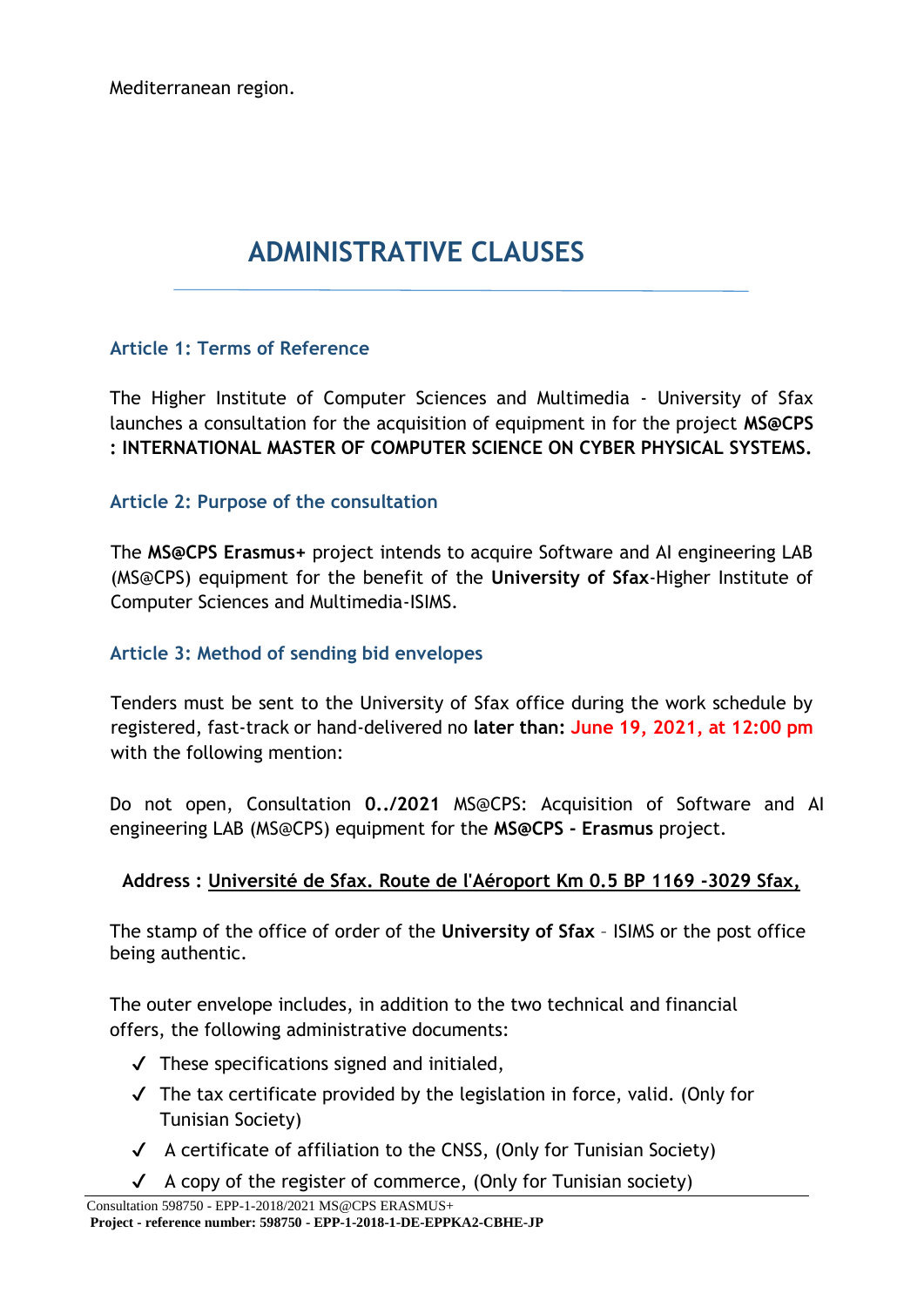- ✔ Letter of submission (Annex 01).
- ✔ Declaration of honor of no influence (Annex 02).
- ✔ Declaration of honor (Annex 3).
- ✔ Price slips (Annex 5).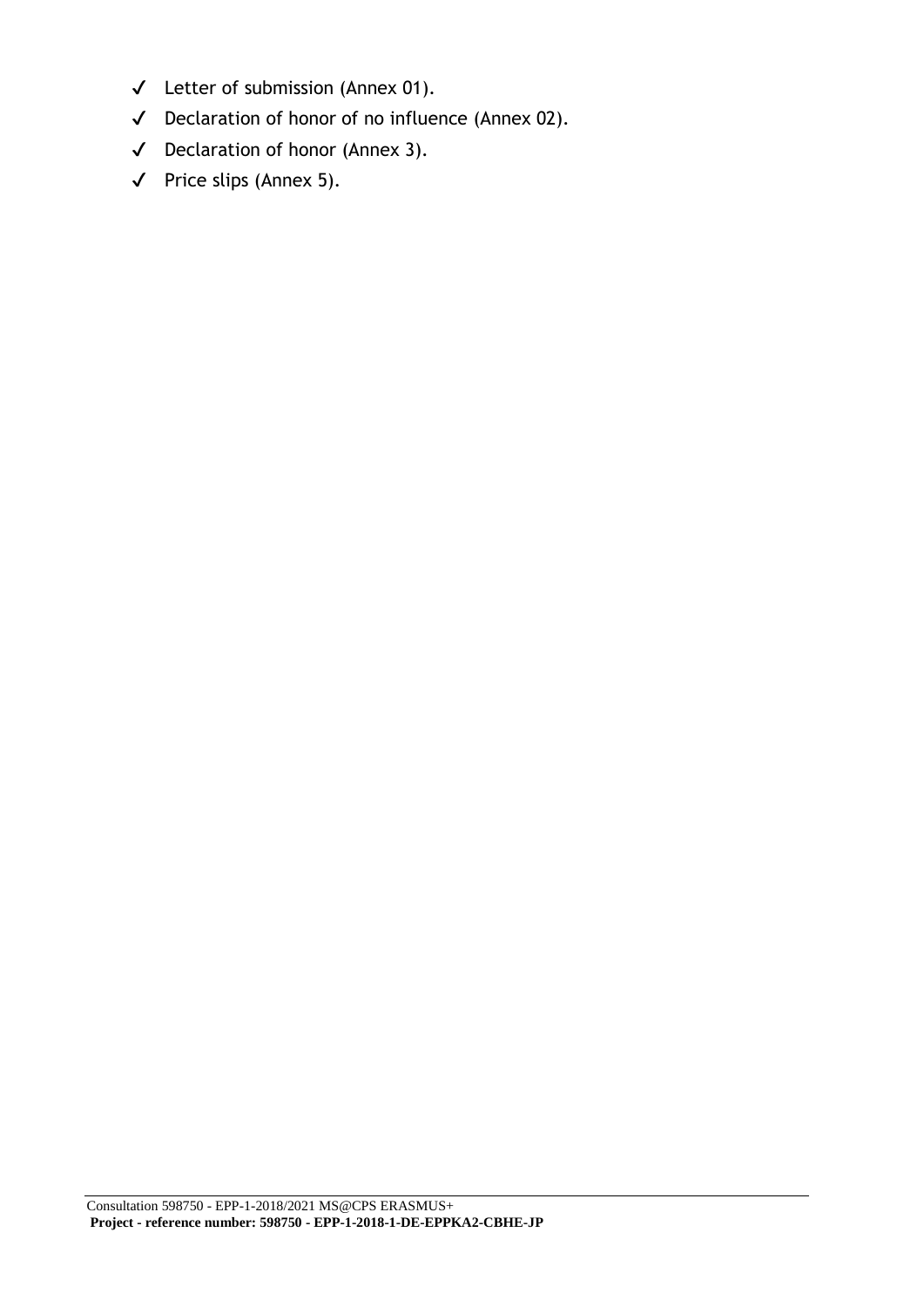The financial offer includes the duly completed and signed price schedule,

The technical offer includes the answer form + complete technical documentation (flyer‐ photo‐sheets‐etc.), obligatorily bearing the stamp of the tenderer

**Note:** The tenderer must provide all the characteristics (make - model) of all the elements constituting his tender and carefully fill in the point - by - point answer form.

### **Article 4: VALIDITY PERIOD OF THE OFFER:**

All bidders will be bound by their bid for ninety (90) days from the day following the deadline set for receipt of bids. During this period, the bidder's proposed prices will be firm and non- revisable, on pain of nullity of the corresponding offer.

### **Article 5: ELECTION OF DOMICILE**

For the performance of the consultation, the successful supplier elects domicile in his residence. In case of change of address, the holder of the contract must obligatorily and immediately inform the administration at any stage of execution of the consultation in question.

### **Article 6: CHOICE OF OFFERS:**

 $\checkmark$  The financial comparison of the offers will be done by lot on the basis of the CFR (cost and freight) prices for residents and non‐residents, after converting all the currency offers to Tunisian Dinars, applying the exchange rate on the day of the opening of the technical folds.

 $\checkmark$  In a first place, the internal commission proceeds with the opening of the bids and the counting of the financial offers batch by batch in an increasing order: the lowest bid is only admitted for the technical recounting

✔ If the lowest bid meets the technical requirements, it will be selected otherwise, the next bid will be examined in the same way and in the increasing order of the financial offers.

 $\sqrt{\phantom{a}}$  The offers will be evaluated financially by lot (with the possibility of partial acquisition). The technical non‐compliance of an Item is rejected.

 $\sqrt{ }$  The offer must be presented in separate lots.

✔ Each tenderer must submit one basic offer without variants. Any variant will not be considered.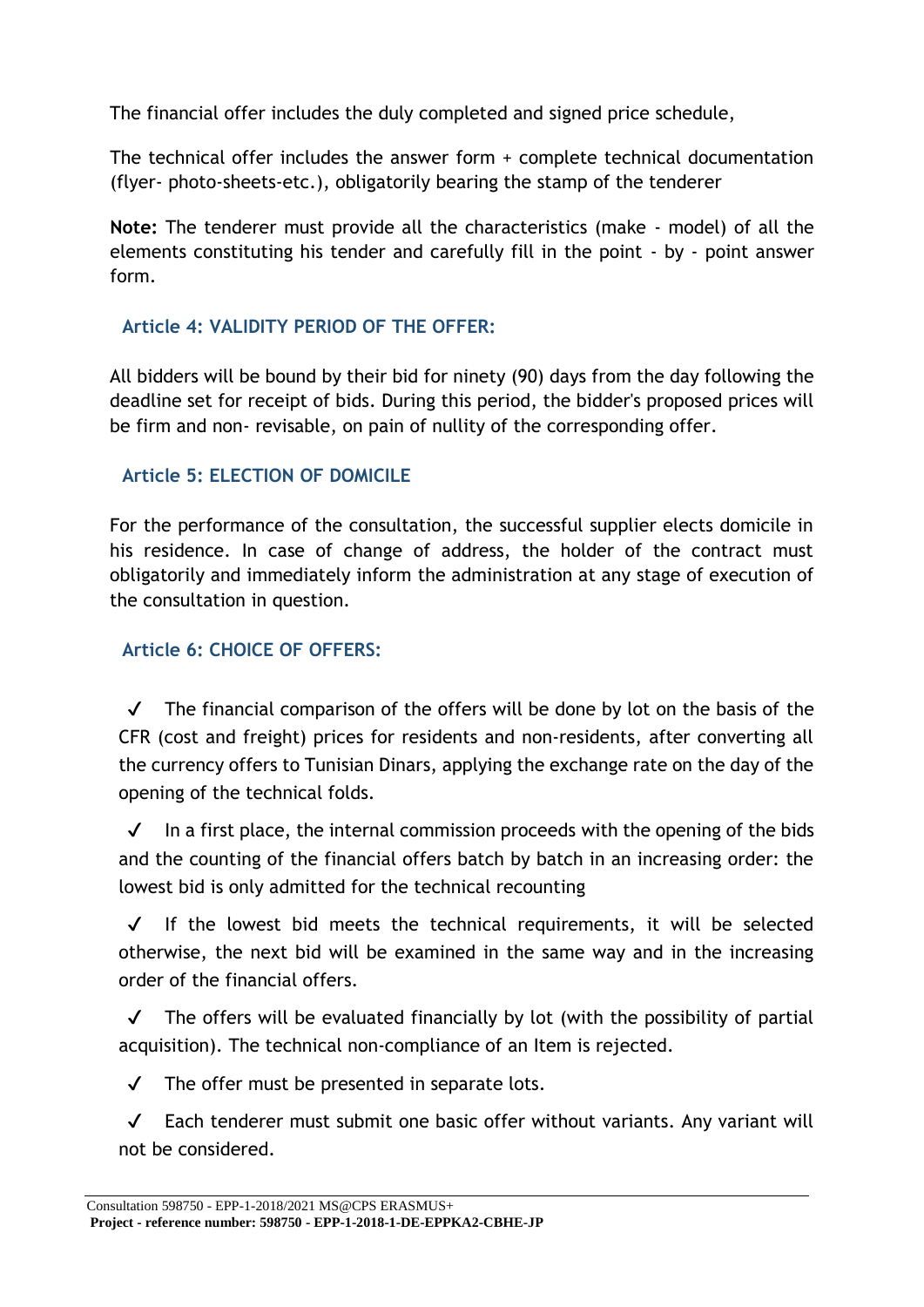#### **Article 7: COMPLIANCE OF EQUIPMENT:**

The supply must comply with the characteristics and technical specifications given at the time of submission and specified on the descriptive sheets attached to the offer. The University of Sfax reserves the right to call on experts or technicians of its choice to examine the equipment or products to be received.

In the case where the material or product does not comply with those required by the University of Sfax and whose technical characteristics prove to be not in conformity with those specified in the technical instructions attached to the offer, the expert's fees will be at the expense of the supplier without prejudice to the replacement of rejected equipment or products. Equipment or products missing, deteriorated or not in conformity with the offer will be the object of a statement, under which the University of Sfax will ask for its replacement or an indemnity compensation for the damage suffered.

### **Article 8: METHOD OF PAYMENT:**

Payment will be made by the European Union via a European University (University of Siegen – Germany) by a bank transfer upon presentation of a pro‐forma invoice in four (4) copies with the delivery notes plus the receipt reports.

**NB:** Invoices and quotes must include the following data: University of Sfax - ISIMS.

### **Article 9: GUARANTEE:**

The supplier guarantees the material to be delivered against any defect of manufacture or defect of material during a minimum period of one (1) year or more than one year, these cases will be specified in the technical characteristics, as from the date of reception Provision of equipment or products installed. This warranty includes material, labor and travel.

The supplier warrants that all supplies delivered under this consultation are new, have never been used, are the most recent model in use and include all the latest design and material improvements.

### **Article 10: TIME LIMIT**

The consultation must be performed for the entire order. The execution period takes effect from the date fixed in the service order by the administration; this period is fixed at 30 days. "Delivery time" means the delivery, the installation of equipment, with a detailed execution schedule that must include three components, namely: shipping, on‐site delivery, installation and start‐up. Ordered material.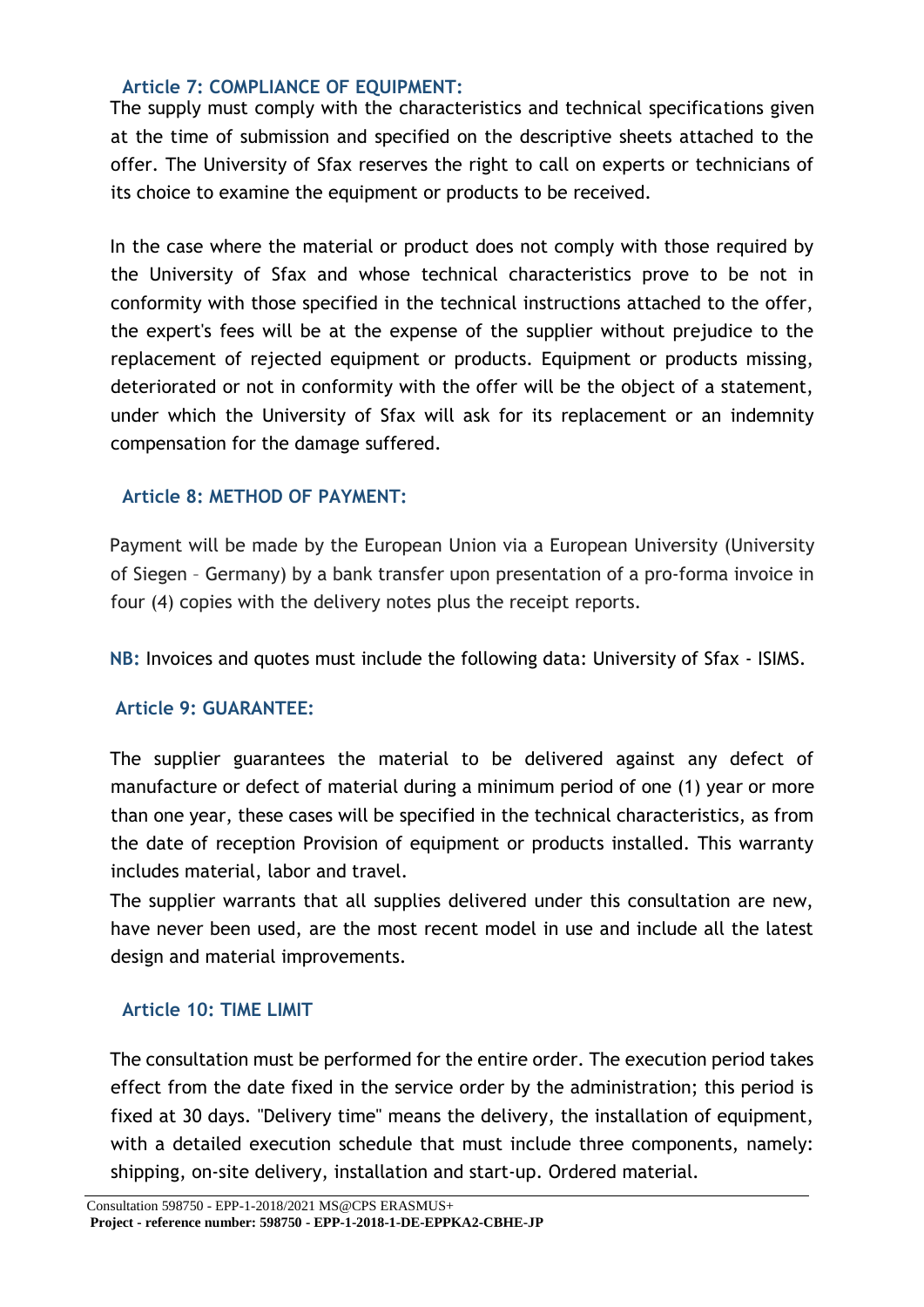### **Article 11: RECEPTION**

The administration intends to buy equipment according to the rules of art, installed, and in working order. The receipt (in two phases) will be pronounced by the commission provided for this purpose, constituted by the representatives of the supplier and the Administration, on the basis of the conditions of the bid submitted by the tenderer in accordance with the technical specifications retained by the administration.

Reception will only be possible if the equipment and installation work meet the specifications specified in the specifications.

In case of refusal of equipment presented on provisional acceptance, because of the successful tenderer, the latter will bear the expenses related to the interventions necessary for its acceptance (equipment, services, etc.)

The reception of the equipment is done in two phases:

- ✔ Phase 1 Delivery: will be established following on‐site delivery.
- ✔ Phase 2 "reception": PV will be established after switching on the equipment and checking the correct operation.

### **Article 12: COMPLAIN**

Any claim of any kind whatsoever concerning the execution of this consultation and the installation of the material must be addressed to the University of Sfax Order Office.

### **Article 13: PENALTY OF DELAY**

If delivery times are exceeded, the supplier will be subject to a late penalty equal to 1/1000 for each day of unjustified delay, capped at 5% of the total amount of the supply.

### **Article 14: LITIGATION OR DISPUTE**

In the event of a dispute or dispute arising during the performance of the contract and failing an amicable solution, jurisdiction shall be conferred on the competent courts of Sfax.

Any contractor entered into between the successful bidder and the University of Sfax will be governed by its interpretation and execution by Tunisian law/European law.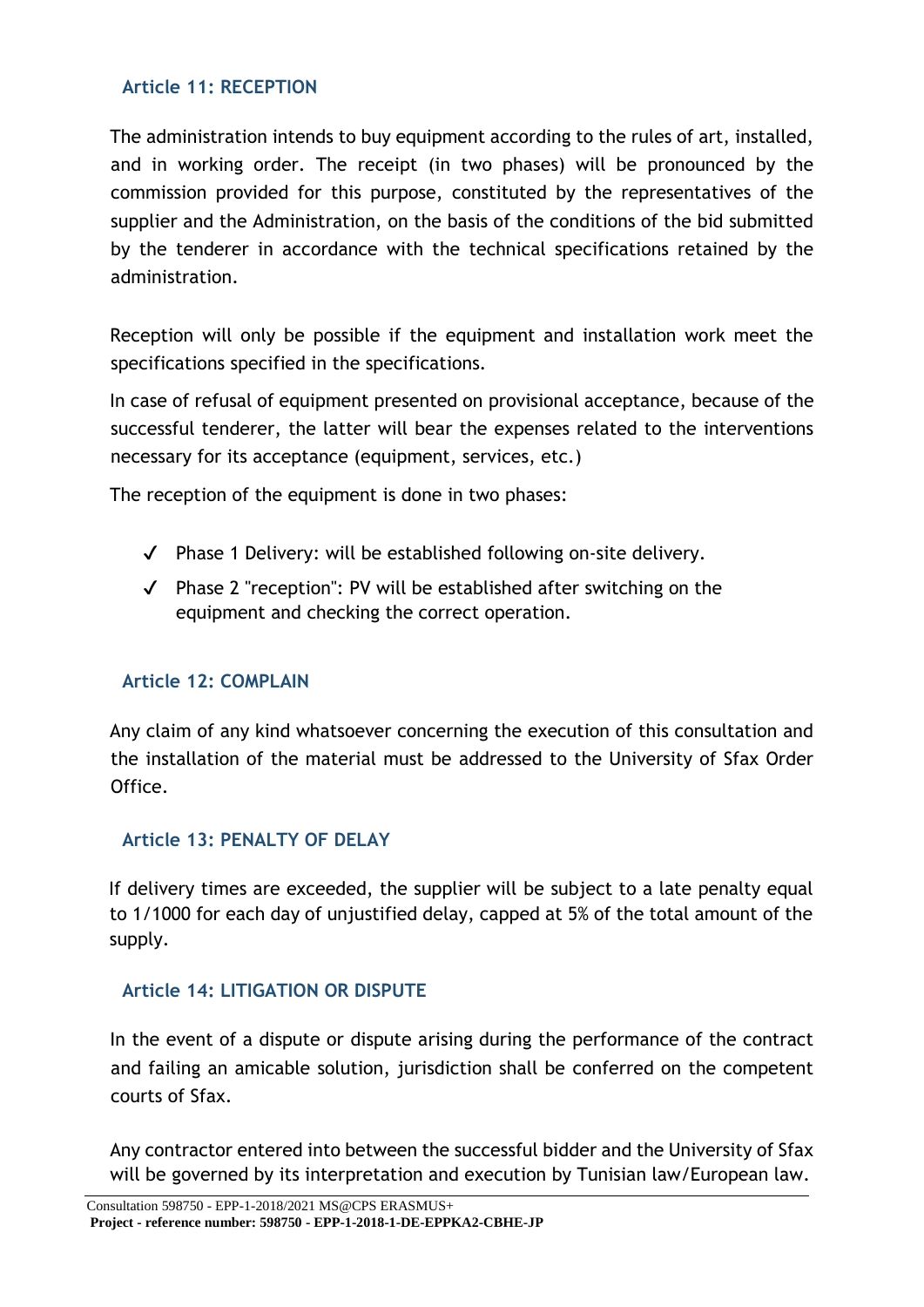### **Article 15: REGULATION**

For all that is not stipulated in the provisions of these specifications, the execution of this consultation will be governed by:

- − The code of public accounting.
- Decree No. 1039 2014 of 13 March 2014, regulating public procurement.

Sfax, on………………………………..

**READ AND ACCEPTED The bidder**

**N.B.:** The specifications and its annexes must be returned to the **University of Sfax-ISIMS** in their original form duly signed and initialed by the tenderer.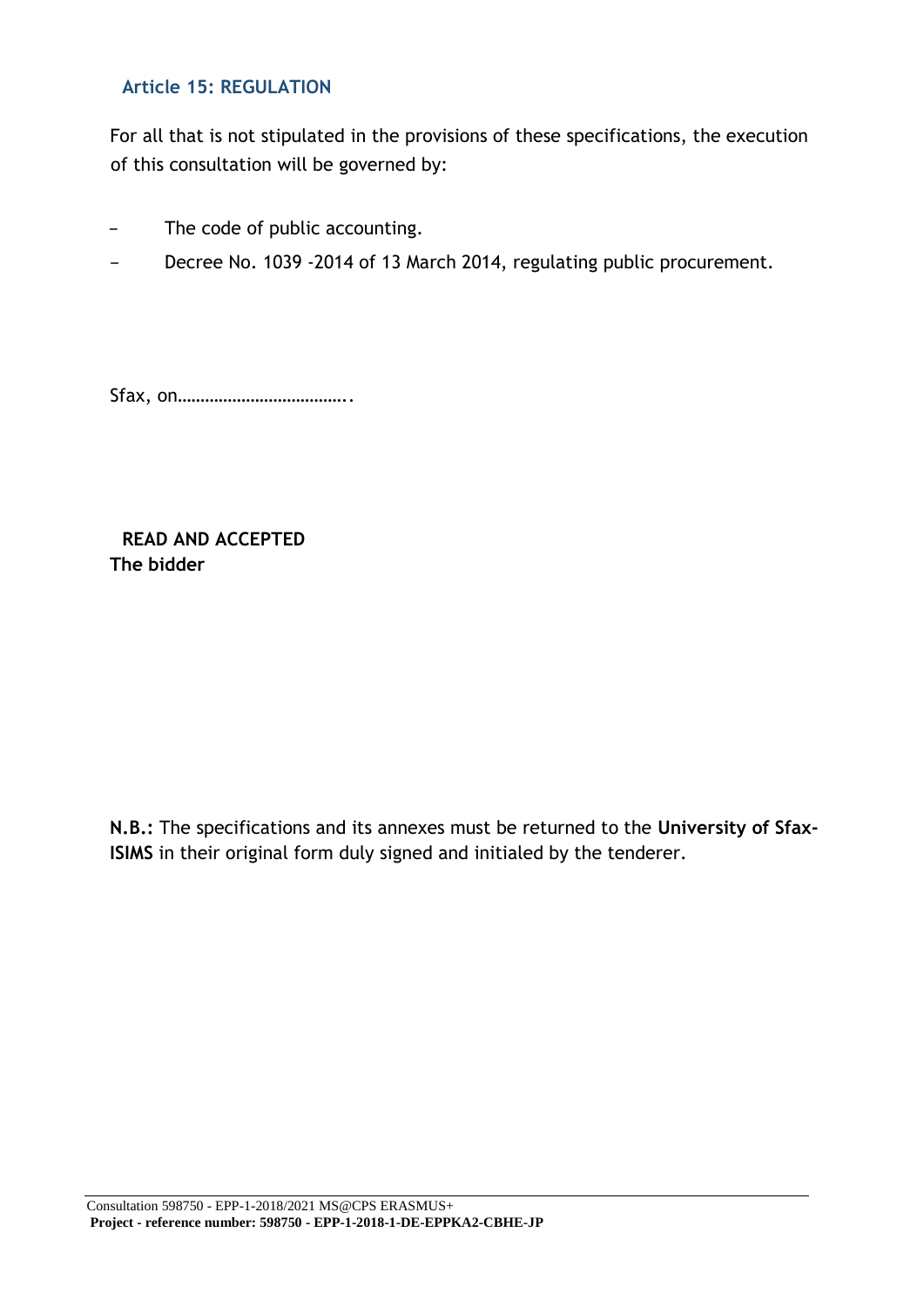### **Minimum technical specifications**

### **1 Introduction**

This document presents the characteristics and expected functionalities of the Software Development Lab. The equipment installation is scheduled **30 days** from the date of placing the order form.

### **2 General**

The tenderer must provide all the characteristics (make - model) of all the elements constituting his tender and carefully fill in the answer form point by point.

The tenderer must deliver the material in question to the premises of the University of Sfax

### **List of equipment:**

### **Technical specifications**

| <b>Beneficiary</b>           |  |  |  |
|------------------------------|--|--|--|
| University of sfax           |  |  |  |
| Higher Institute of computer |  |  |  |
| sciences and Multimedia of   |  |  |  |
| Sfax                         |  |  |  |





### **Technical offer Answer Form for equipment's acquisition Équipements pour laboratoire d'ingénierie Logicielle**

**(Software and AI Development Lab)**

### **Equipments Overview**

| <b>Item</b>                                                   | Quantity |
|---------------------------------------------------------------|----------|
| 1. Station de travail - Workstation                           |          |
| 2. Carte graphique RTX pour Apprentissage profond : GPU       |          |
| 3. Ordinateur portable pour Calcul GPU avec port Thunderbolt3 | 4        |
| 4. Ordinateur de bureau pour Intelligence artificielle        | 4        |
| 5. Boitier externe pour carte GPU - thunderbolt               |          |
| 6. Programmable Robot pour Arduino                            | 5        |
| 7. Tablette industrielle ANDROID                              |          |
| 8. Carte GPU Externe Developer Kit NX                         |          |
| 9. J Carte GPU Externe Developer Kit AGX                      |          |

Consultation 598750 - EPP-1-2018/2021 MS@CPS ERASMUS+ **Project - reference number: 598750 - EPP-1-2018-1-DE-EPPKA2-CBHE-JP**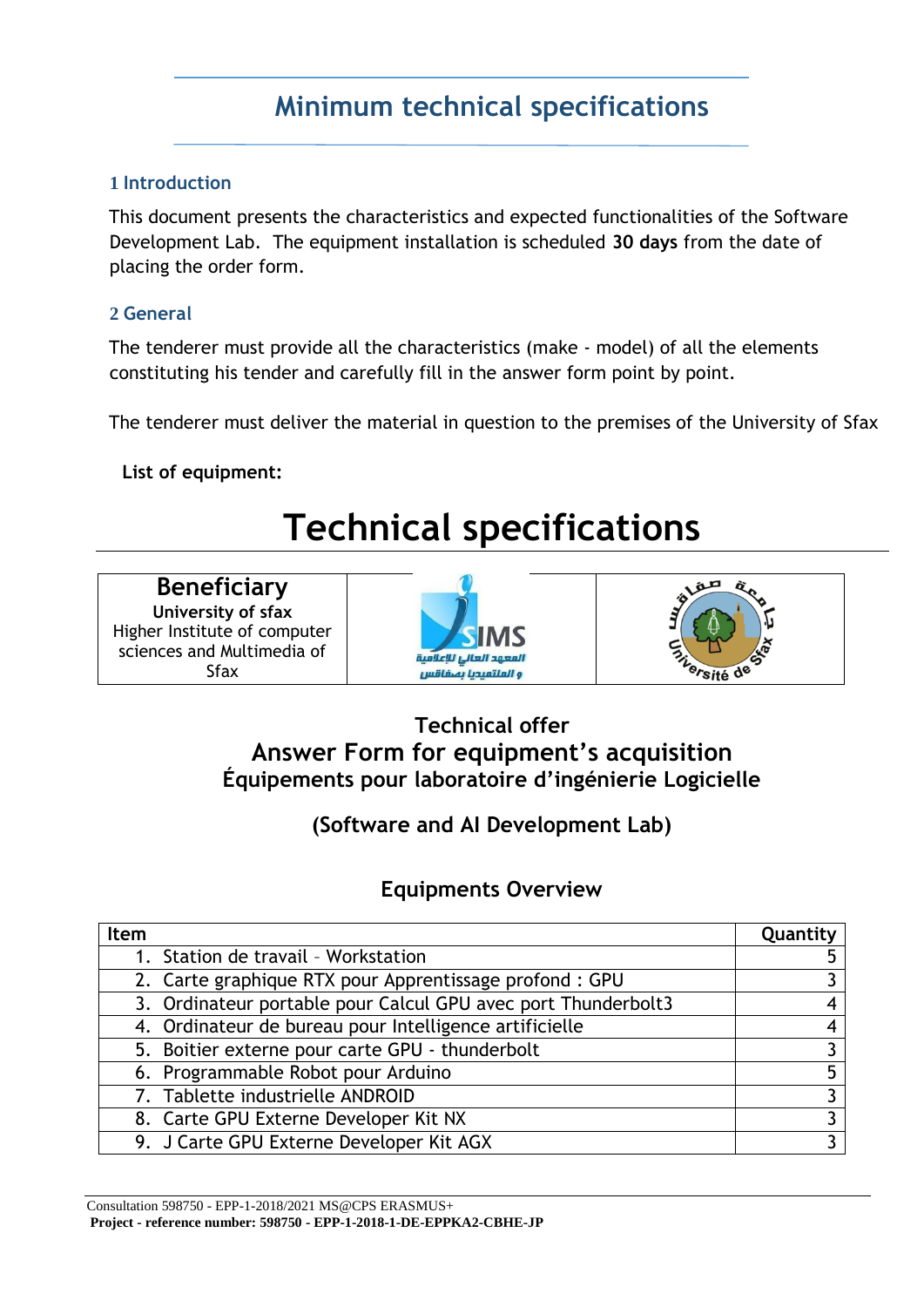### **Article 1 : Station de travail - Workstation**  $\boxed{QTE:5}$

| Fournisseur:           |                                                                                                                                                                                                                                   |                         |
|------------------------|-----------------------------------------------------------------------------------------------------------------------------------------------------------------------------------------------------------------------------------|-------------------------|
|                        |                                                                                                                                                                                                                                   |                         |
|                        |                                                                                                                                                                                                                                   |                         |
| Spécifications         | Caractéristiques minimales                                                                                                                                                                                                        | <b>Caractéristiques</b> |
|                        | exigées                                                                                                                                                                                                                           | <b>Techniques</b>       |
| Marque / Modèle / Pays |                                                                                                                                                                                                                                   |                         |
| d'origine              |                                                                                                                                                                                                                                   |                         |
| <b>SYSTEME</b>         | Windows 10 Pro                                                                                                                                                                                                                    |                         |
| <b>D'EXPLOITATION</b>  |                                                                                                                                                                                                                                   |                         |
| <b>PROCESSEUR</b>      | BUS système 8GT/s<br>8 Coeurs et 16 threads, 16 Mo<br>cache                                                                                                                                                                       |                         |
| <b>MEMOIRE</b>         | 64 GB DDR4                                                                                                                                                                                                                        |                         |
|                        | Latence du cycle CL 17<br>Tension 1,2 V                                                                                                                                                                                           |                         |
| <b>Stockage</b>        | 1 TB SSD<br>Capacité: 1000 Go<br>Interface: M.2 PCIe NVMe 3.0 x4<br>Vitesse de lecture : 3500 Mo / s<br>Vitesse d'écriture : 3000 Mo / s                                                                                          |                         |
| <b>Stockage</b>        | 2TB HDD<br>Capacité: 2000 Go<br>Interface: SATA III<br>Format: 3,5"<br>Vitesse: 7 200 T/min                                                                                                                                       |                         |
| <b>CARTE GRAPHIQUE</b> | <b>4GB GDDR6</b>                                                                                                                                                                                                                  |                         |
|                        | Fréquence du chipset1 410 MHz<br>Fréquence boostée 1635 MHz<br><b>BusnPCI Express 3.0 16x</b><br>Taille mémoire vidéo 4 Go<br>Interface mémoire 128 bit(s)<br>Fréquence mémoire vidéo12000<br><b>MHz</b><br>Type de mémoire GDDR6 |                         |
| carte mère             | Compatible avec processeurs<br>Intel® Core 9ème Génération                                                                                                                                                                        |                         |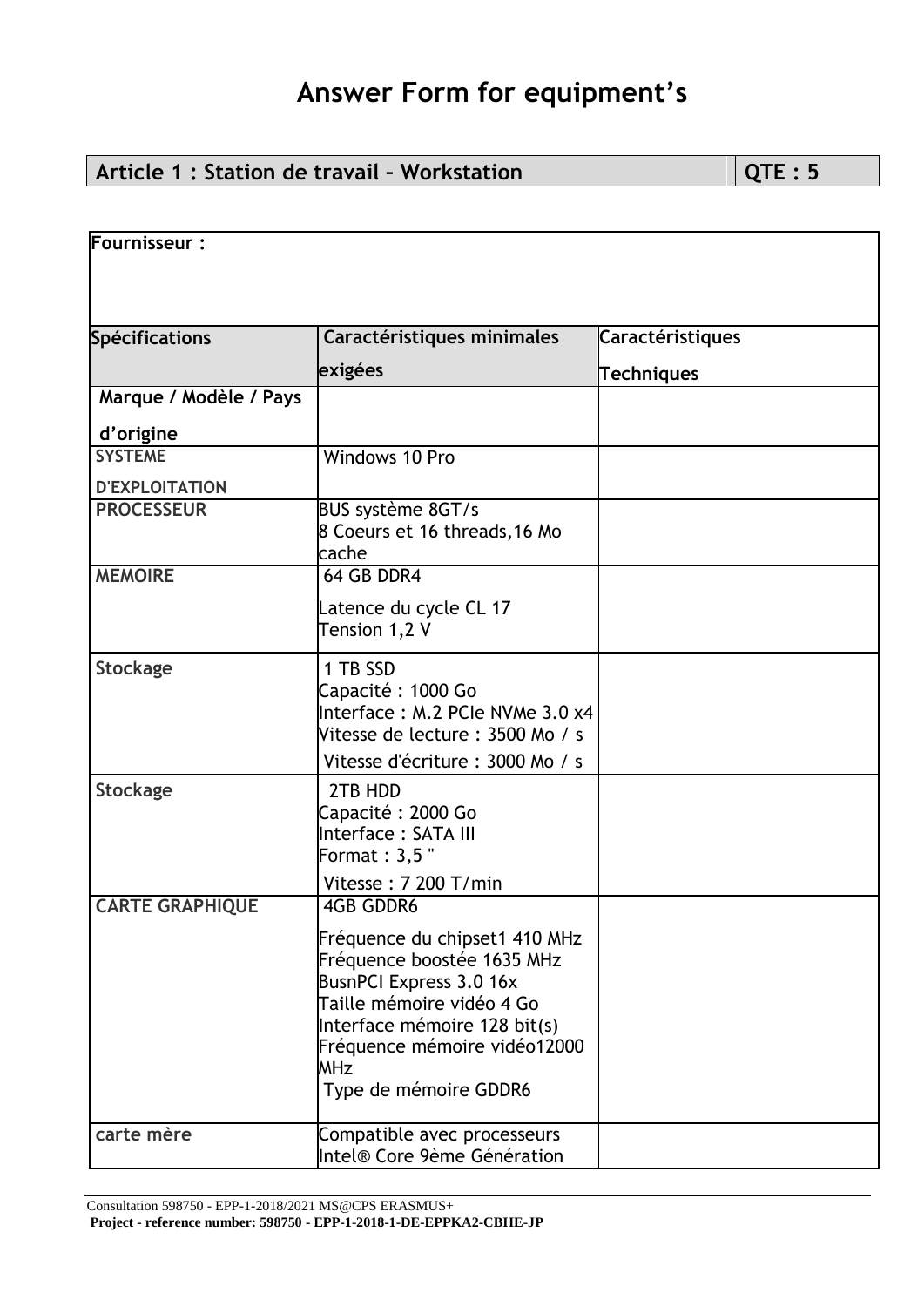|              | ™ Memory Ready<br>Dual Channel Non-ECC<br>Unbuffered DDR4<br>PWM Numérique 10+2 Phases<br>chipset intel<br>Dual M.2 PCIe Gen3 X4 (1 avec<br>Thermal Guard) & SATA<br>2-Way CrossFire™ Multi- |  |
|--------------|----------------------------------------------------------------------------------------------------------------------------------------------------------------------------------------------|--|
|              | <b>Graphics PCIe Armor et Ultra</b><br>Durable™                                                                                                                                              |  |
|              | Intel® USB 3.1 Gen2 Type-A<br>Intel <sup>®</sup> GbE LAN avec cFosSpeed                                                                                                                      |  |
|              | Ultra Durable™ Protection ESD                                                                                                                                                                |  |
|              | Smart Fan 5 incluant Multiples<br>Capteurs de Températures,<br>Headers Hybrides pour<br>Ventilateurs avec FAN STOP                                                                           |  |
|              | Intel® Thunderbolt™ 3 AIC                                                                                                                                                                    |  |
|              | Intel <sup>®</sup> Optane™ Memory Ready                                                                                                                                                      |  |
| <b>Ecran</b> | Min 22 pouces                                                                                                                                                                                |  |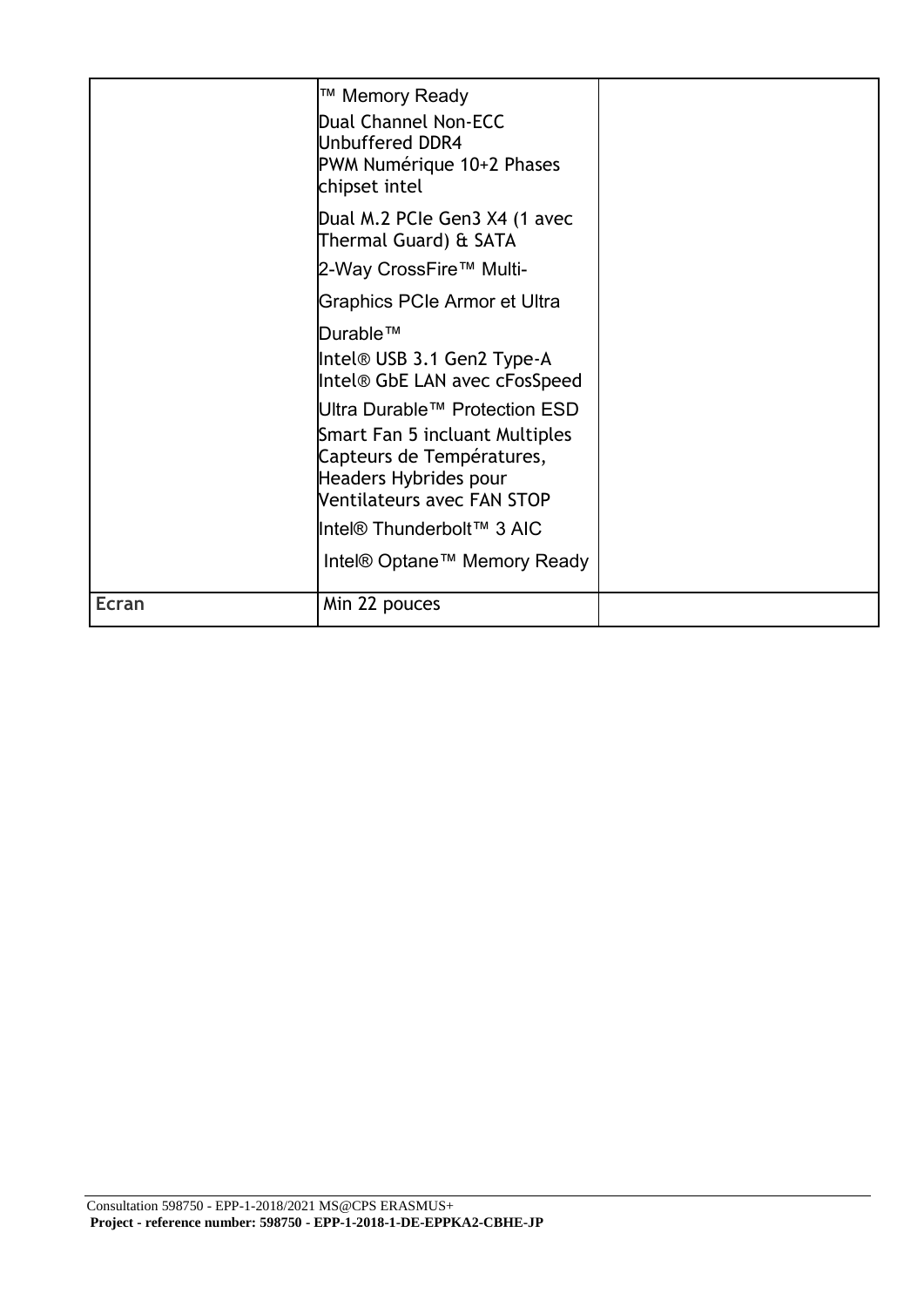### **Article 2 : Carte graphique with CUDA pour Apprentissage profond : GPU**

| Fournisseur:                     |                                                                                                      |                                |
|----------------------------------|------------------------------------------------------------------------------------------------------|--------------------------------|
| <b>Spécifications</b>            | Caractéristiques minimales Caractéristiques<br><b>Exigées</b>                                        | <b>Techniques</b><br>proposées |
| Marque / Modèle / Pays d'origine |                                                                                                      |                                |
| Fréquence de base                | 1,35 GHz (1,5 GHz avec<br>boost) Fréquence mémoire<br>vidéo<br>14000 MHz<br>Type de mémoire<br>GDDR6 |                                |
| Mémoire standard                 | 11 Go GDDR6<br>Fréquence mémoire vidéo<br>14000 MHz<br>Type de mémoire GDDR6                         |                                |
| <b>Fitness de gravure</b>        | 12nm                                                                                                 |                                |
| <b>Consommation</b>              | 285 W                                                                                                |                                |
| Alimentation recommandée         | 650 W                                                                                                |                                |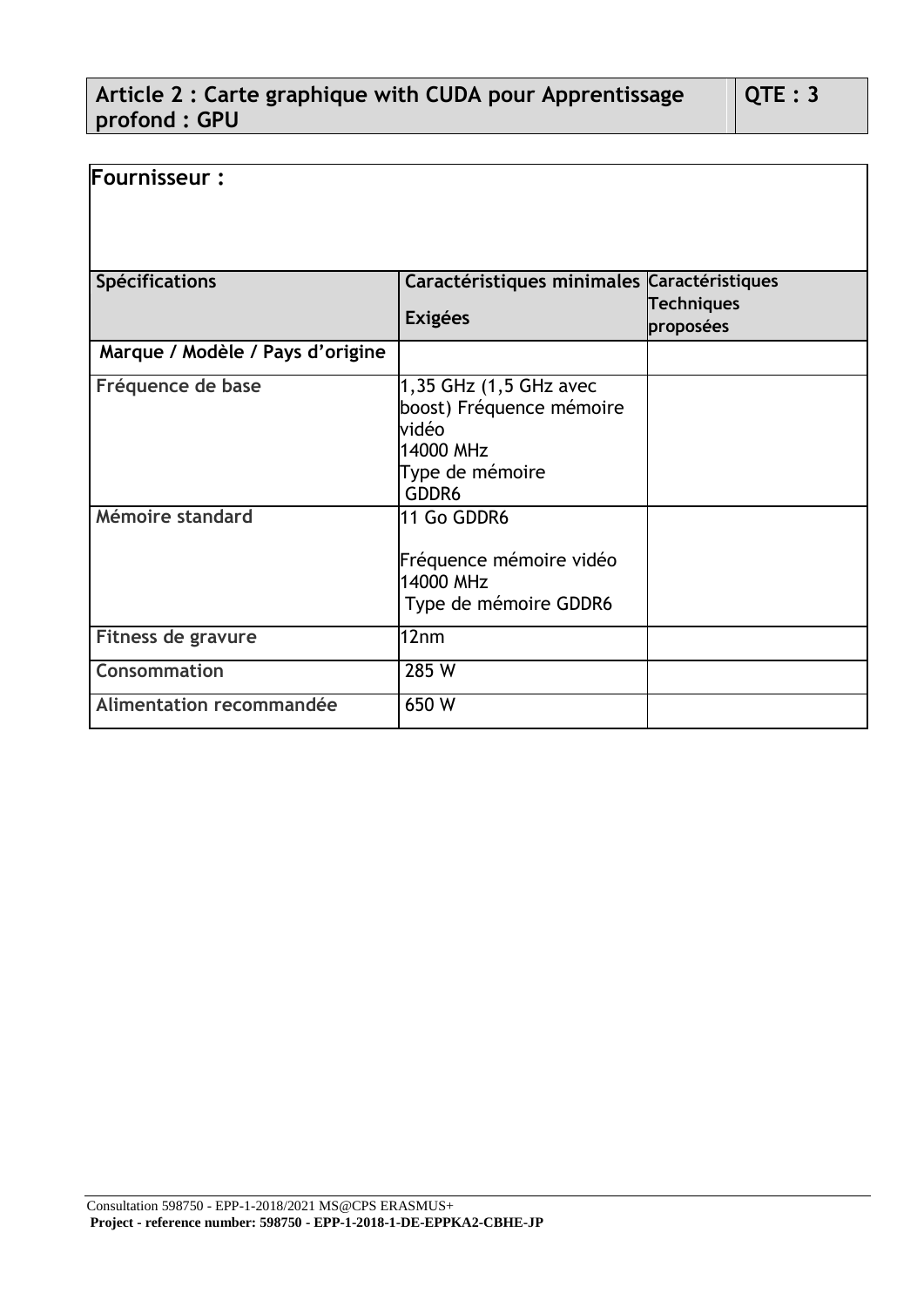### **Article 3 : Ordinateur portable pour Calcul GPU avec port Thunderbolt3**

| Fournisseur:                |                                               |                         |
|-----------------------------|-----------------------------------------------|-------------------------|
|                             |                                               |                         |
|                             |                                               |                         |
|                             |                                               |                         |
|                             |                                               |                         |
| <b>Spécifications</b>       | Caractéristiques minimales                    | <b>Caractéristiques</b> |
|                             |                                               | Techniques proposées    |
| Marque / Modèle / Pays      | exigées                                       |                         |
|                             |                                               |                         |
| d'origine                   |                                               |                         |
| <b>PROCESSEUR</b>           | Intel Core i5                                 |                         |
|                             | i5-10300H 4 cœurs                             |                         |
|                             | 15 10ème Gen                                  |                         |
| <b>Fréquence Processeur</b> | up to 4.5 GHz                                 |                         |
|                             | 2,5 GHz, jusqu'à 4,5 GHz                      |                         |
|                             | Technologie Intel® Turbo Boost,               |                         |
|                             | 8 Mo de mémoire L3 cache                      |                         |
| <b>MEMOIRE</b>              | 8 Go Mémoire                                  |                         |
|                             | SDRAM DDR4-2933 8 Go (2 x 4)                  |                         |
|                             | Go)                                           |                         |
| <b>DISQUE DUR</b>           | 1TB+512SSD                                    |                         |
|                             | Disque SSD PCIe® NVMe™ M.2                    |                         |
|                             | 512 Go                                        |                         |
|                             | Disque dur SATA 1 To 7200                     |                         |
|                             | tours/min                                     |                         |
| <b>CARTE GRAPHIQUE</b>      | RTX 2060 6Go                                  |                         |
|                             | Type mémoire GDDR6                            |                         |
|                             | Fréquence mémoire 14000 MHz                   |                         |
|                             | Bande passante de la mémoire                  |                         |
|                             | 336.0 Gb/s                                    |                         |
| <b>Ecran</b>                | FULL HD 144Hz                                 |                         |
|                             | Écran Full HD<br>Diagonale 15,6 pouces) 144Hz |                         |
|                             |                                               |                         |
| <b>Port ThunderBolt</b>     | Oui                                           |                         |
|                             | 1 port Thunderbolt 3 (vitesse de              |                         |
|                             | transfert de 40 Gbit/s)                       |                         |
| Système d'exploitation      | WINDOWS 10 64 bits                            |                         |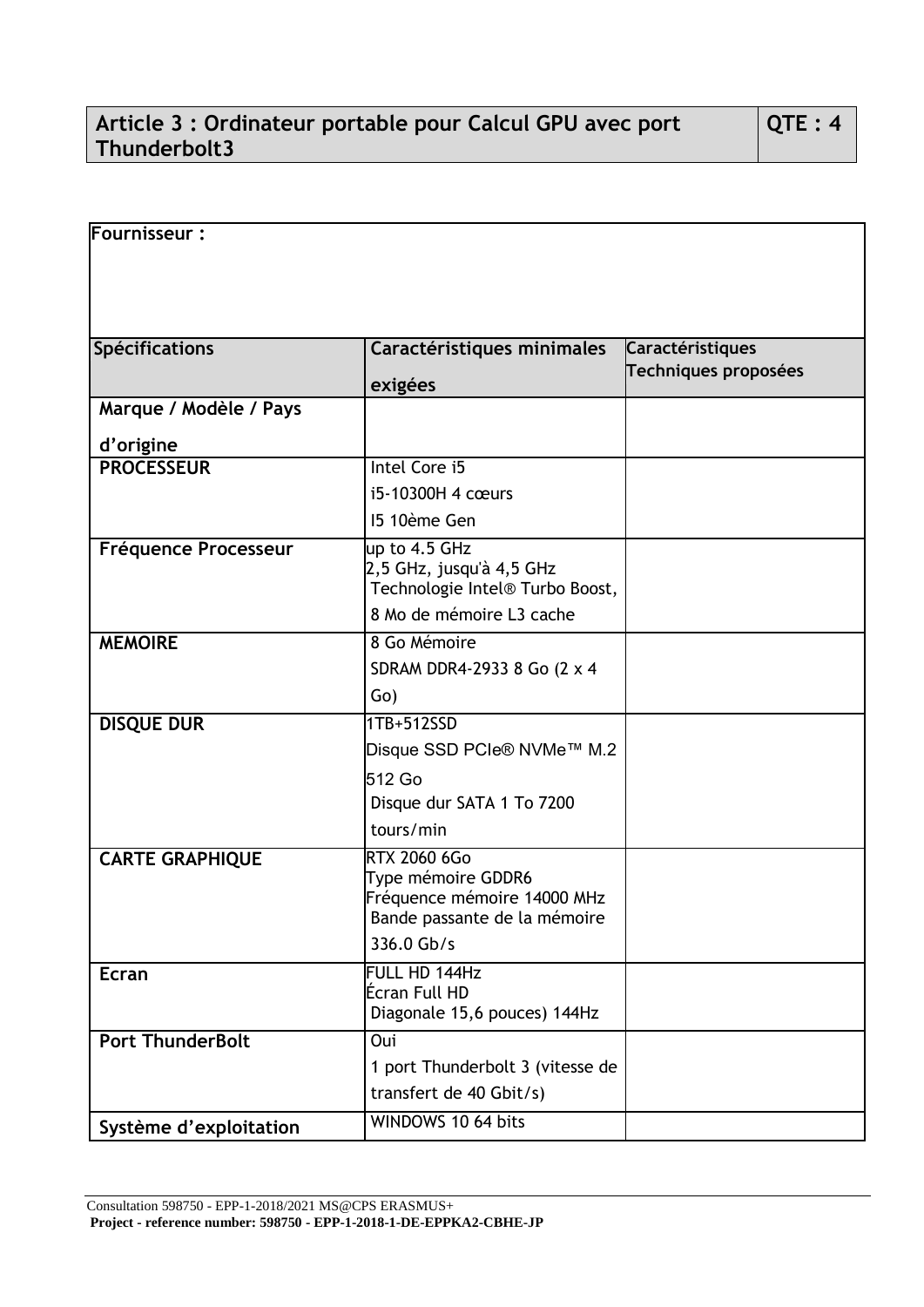### **Article 4 : Ordinateur de bureau pour Intelligence artificielle**

| Fournisseur:             |                                          |                                |
|--------------------------|------------------------------------------|--------------------------------|
|                          |                                          |                                |
|                          |                                          |                                |
| <b>Spécifications</b>    | Caractéristiques minimales               | Caractéristiques               |
|                          | exigées                                  | <b>Techniques</b><br>proposées |
| Marque / Modèle / Pays   |                                          |                                |
| d'origine                |                                          |                                |
| <b>SYSTEME</b>           |                                          |                                |
| <b>D'EXPLOITATION</b>    | Windows 10                               |                                |
| <b>PROCESSEUR</b>        | Intel Core i7-10700 up to 4.8 GHz        |                                |
| Mémoire cache            | <b>16 Mo</b>                             |                                |
| <b>MEMOIRE</b>           | <b>16 GB DDR4</b>                        |                                |
| <b>DISQUE DUR</b>        | 1 TB SSD                                 |                                |
| <b>CARTE GRAPHIQUE</b>   | Intel HD graphics                        |                                |
| Ecran                    | 22" Full HD (même marque que<br>l'unité) |                                |
| <b>Clavier et souris</b> | Même marque que l'unité                  |                                |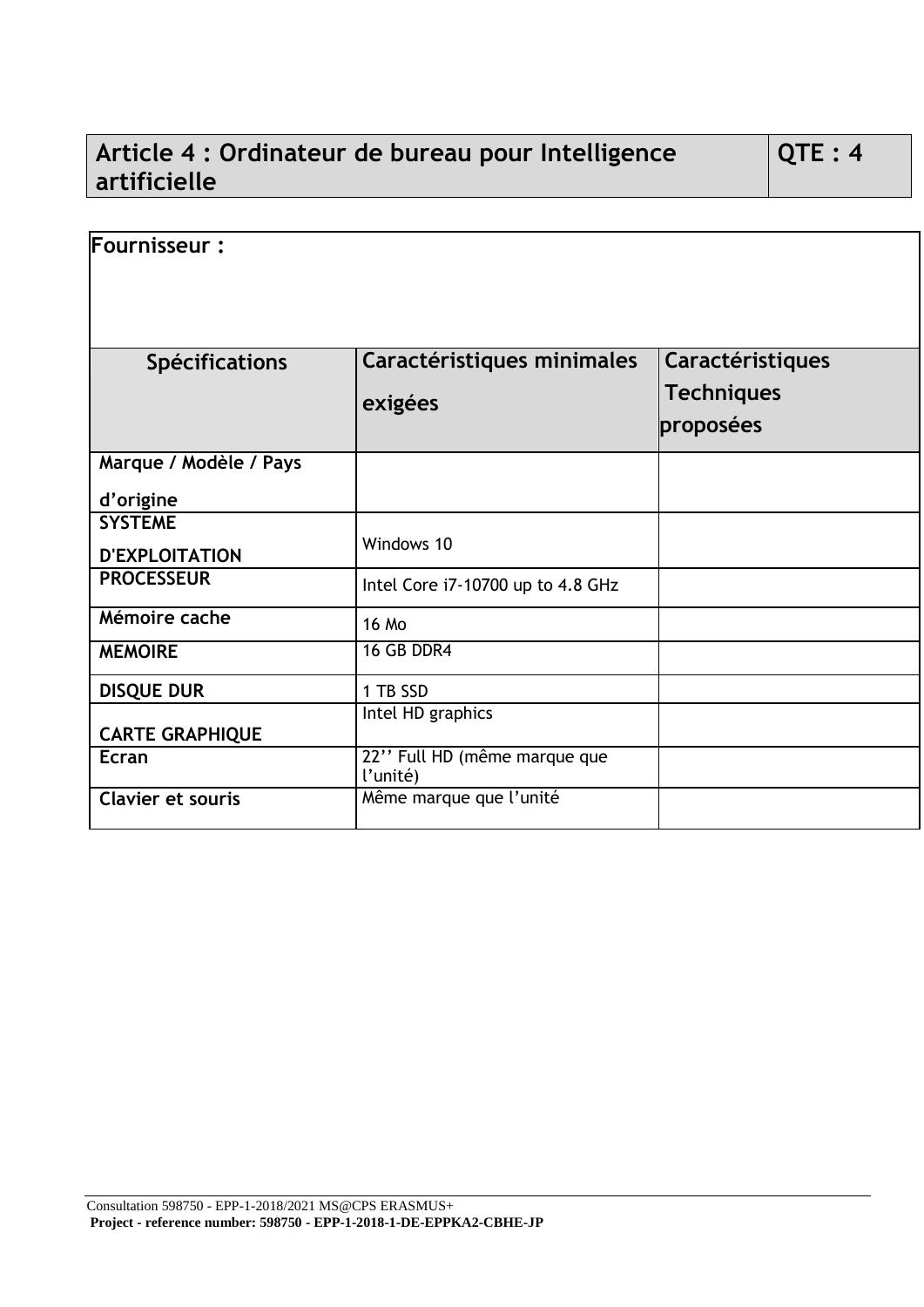| Fournisseur:                     |                                                                                         |                   |
|----------------------------------|-----------------------------------------------------------------------------------------|-------------------|
|                                  |                                                                                         |                   |
|                                  |                                                                                         |                   |
| <b>Spécifications</b>            | Caractéristiques                                                                        | Caractéristiques  |
|                                  | minimales                                                                               | <b>Techniques</b> |
|                                  | exigées                                                                                 | proposées         |
| Marque / Modèle / Pays d'origine |                                                                                         |                   |
| Compatibilité                    | compatible avec les<br>ordinateurs MacOS et PC<br>avec Windows 10 et Linux<br><b>OS</b> |                   |
| Type de connecteur               | Thunderbolt, USB, HDMI                                                                  |                   |
| <b>Bus</b>                       | Thunderbolt 3                                                                           |                   |

### Article 6 : Programmable Robot pour Arduino  $\sqrt{QTE}$  : 5

**Fournisseur : Spécifications Caractéristiques minimales exigées Caractéristiques Techniques proposées Marque / Modèle / Pays d'origine Spécification** Programmable Robot pour Arduino **Caméra Caméra Caméra** HD Résolution 480 p minimum **Modules Bluetooth, WIFI FPV -Compatiblité Arduino/ Raspberry Pi**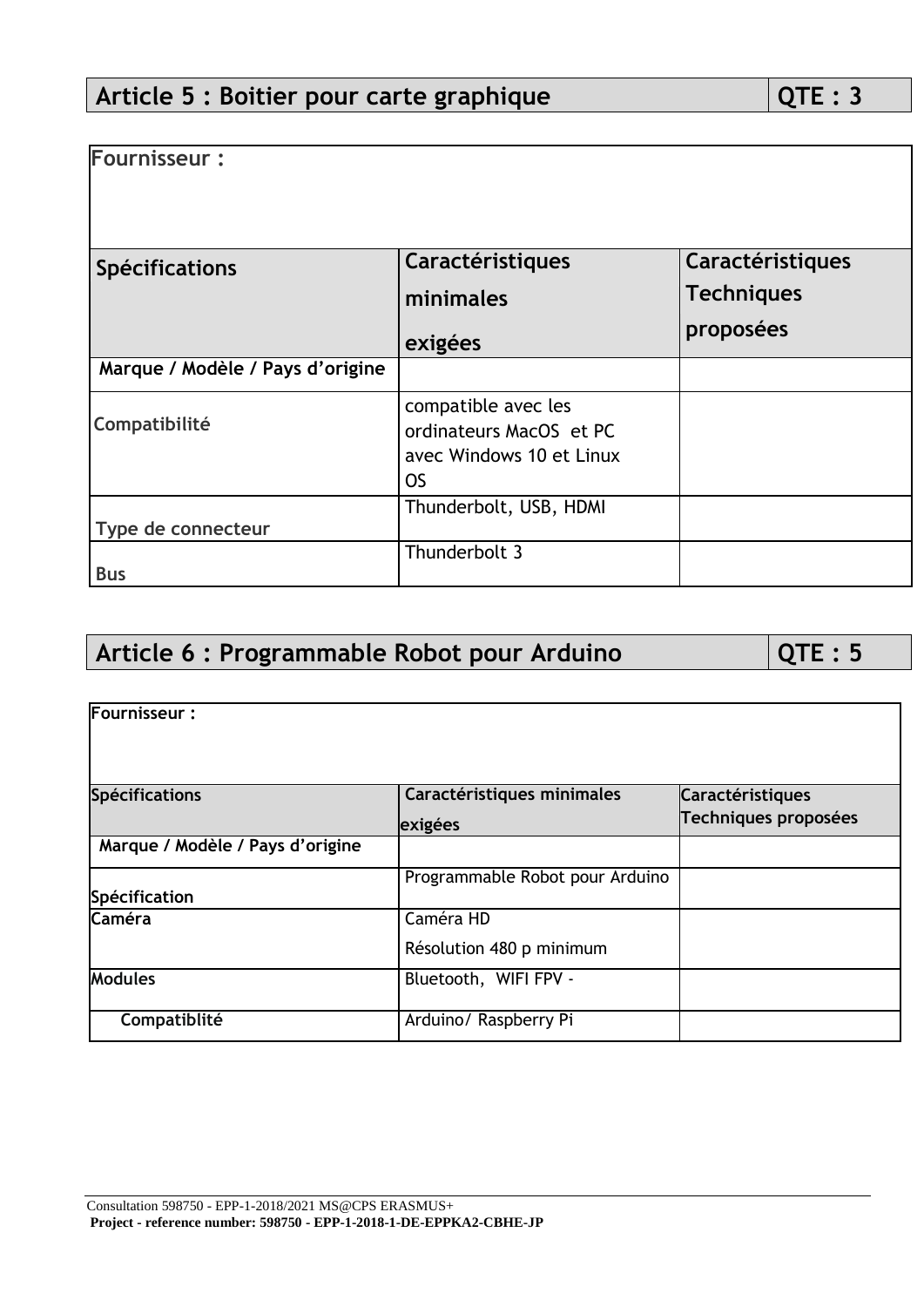**Fournisseur :**

| <b>Spécifications</b>            | Caractéristiques minimales                                                      | Caractéristiques  |
|----------------------------------|---------------------------------------------------------------------------------|-------------------|
|                                  | exigées                                                                         | <b>Techniques</b> |
|                                  |                                                                                 | proposées         |
| Marque / Modèle / Pays d'origine |                                                                                 |                   |
| Processeur                       | Octa core<br>Qualcomm Snapdragon 660<br>Octa-core up to 2.2 GHz                 |                   |
| <b>RAM</b>                       | 3 GB                                                                            |                   |
| Stockage                         | 64 GB                                                                           |                   |
| Connectivité                     | Webcam, WiFi, WLAN, 4G LTE,<br>4G, with NFC reader, sunlight-<br>readable, GNSS |                   |
| <b>Ecran</b>                     | Multitouch (minimum 7")                                                         |                   |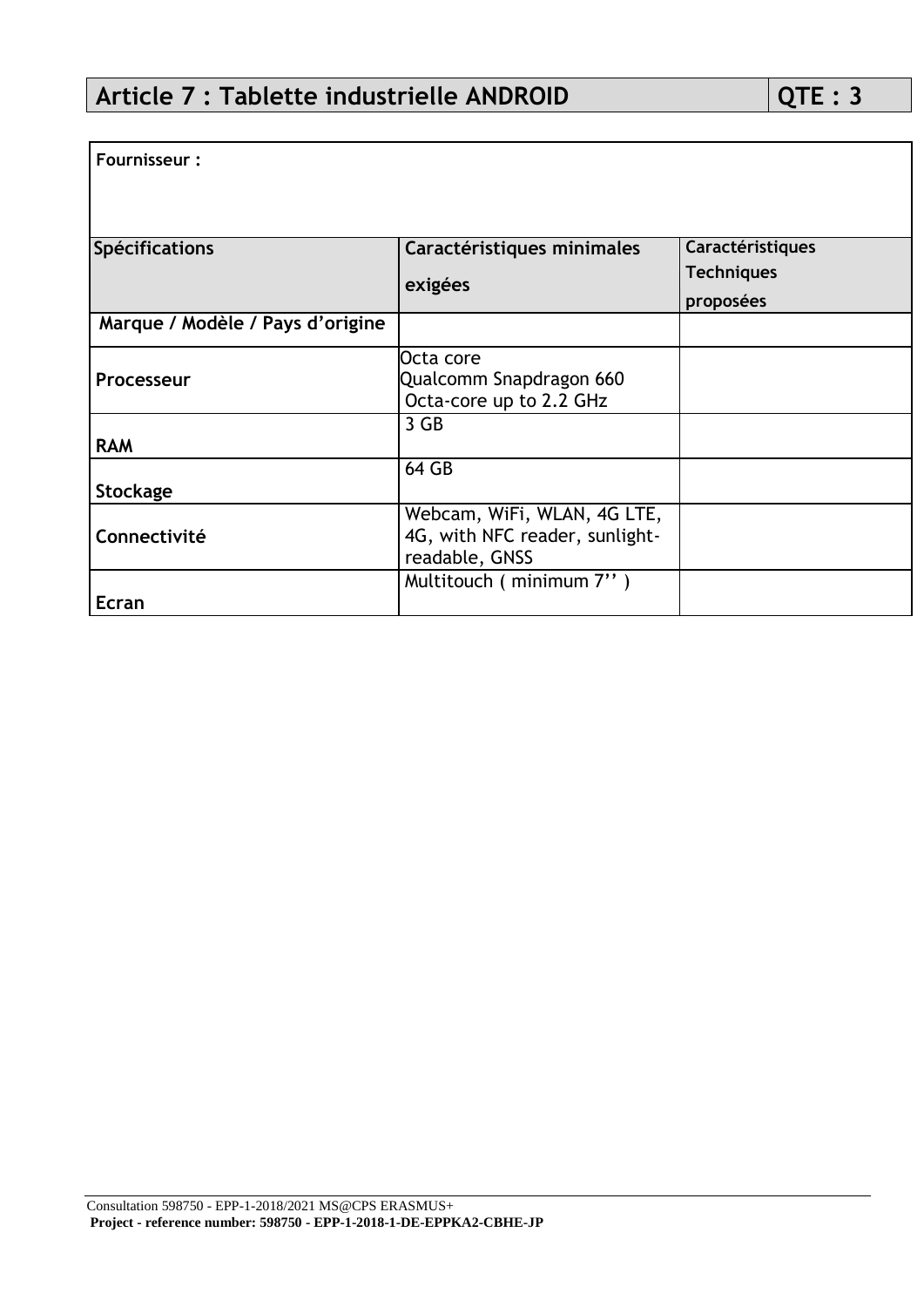### Article 8 : Carte GPU Externe Developer Kit QTE : 3

| <b>Fournisseur:</b>              |                                  |                                          |
|----------------------------------|----------------------------------|------------------------------------------|
|                                  |                                  |                                          |
|                                  |                                  |                                          |
| <b>Spécifications</b>            | Caractéristiques minimales       | Caractéristiques Techniques<br>proposées |
|                                  | exigées                          |                                          |
| Marque / Modèle / Pays d'origine |                                  |                                          |
|                                  | 48 Tensor cores                  |                                          |
| <b>GPU</b>                       |                                  |                                          |
| <b>Development Kit</b>           | Jetson Xavier NX Developer Kit   |                                          |
|                                  | 64-bit CPU 6 MB L2 + 4 MB L3     |                                          |
| <b>CPU</b>                       |                                  |                                          |
|                                  | 8 GB 128-bit LPDDR4x @           |                                          |
| <b>Mémoire</b>                   | 51.2GB/s                         |                                          |
|                                  | HDMI 2,0 / EDP 1,4 / 2x DSI / 2x |                                          |
| <b>Affichage</b>                 | 1,2 DP                           |                                          |
|                                  | 01 Gigabit Ethernet, WLAN        |                                          |
| Connectivité                     | 802.11ac, Bluetooth              |                                          |
| Stockage de données              | 32 GB eMMC, SDIO                 |                                          |
| <b>USB</b>                       | USB 3.0 + USB 2.0                |                                          |
| <b>Puissance</b>                 | 7.5 W/ 15 W                      |                                          |
|                                  |                                  |                                          |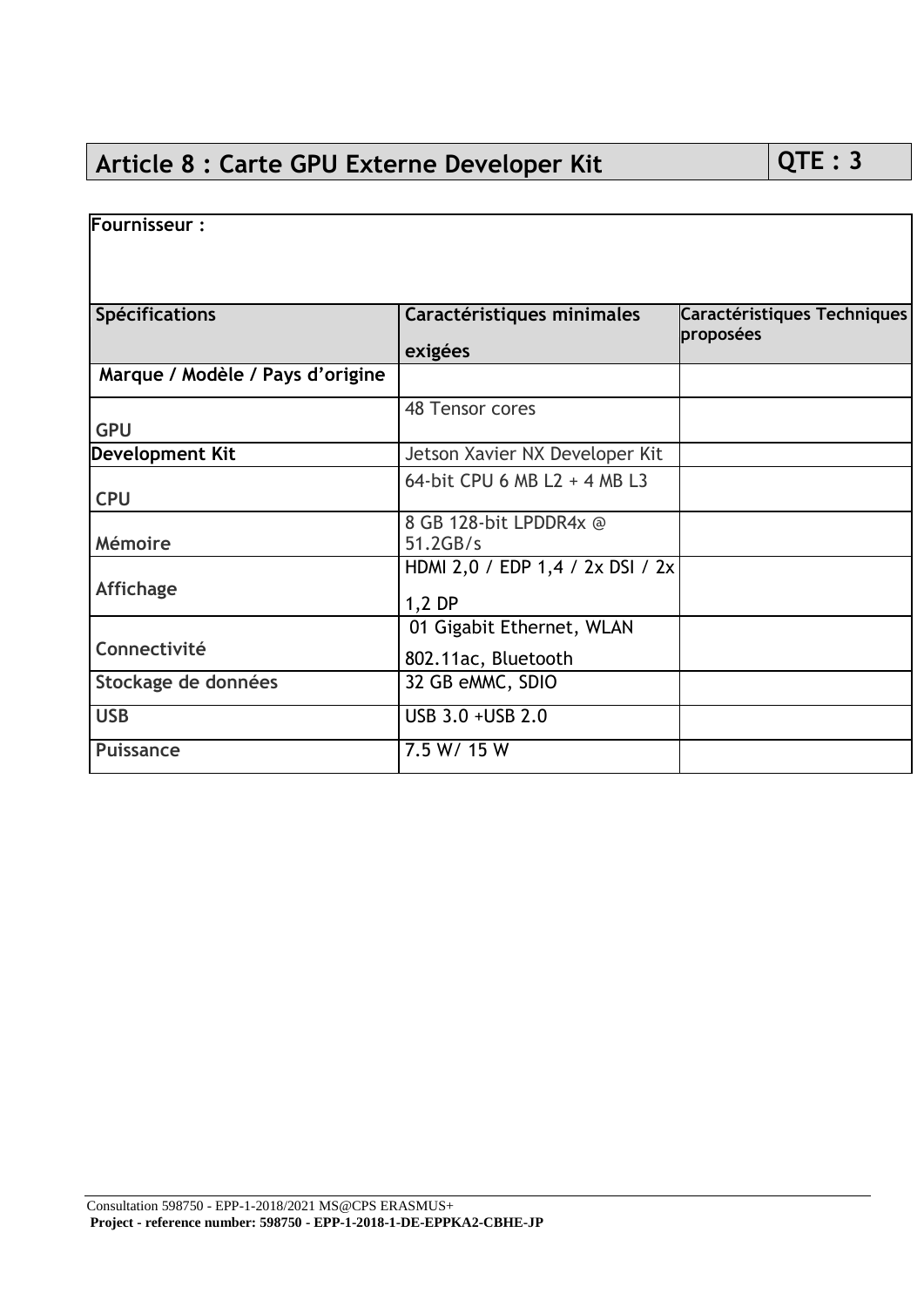### Article 9 : **Carte GPU Externe -**Xavier Developer Kit **QTE : 3**

| <b>Fournisseur:</b>    |                                       |                                          |
|------------------------|---------------------------------------|------------------------------------------|
| Spécifications         | Caractéristiques minimales<br>exigées | Caractéristiques Techniques<br>proposées |
| Marque / Modèle / Pays |                                       |                                          |
| d'origine              |                                       |                                          |
| <b>GPU</b>             | 512-core Volta GPU with Tensor        |                                          |
|                        | Cores                                 |                                          |
| <b>CPU</b>             | 8-core ARM v8.2 64-bit CPU,           |                                          |
|                        | 8 MB L2 + 4MB L 3                     |                                          |
| <b>Mémoire</b>         | 32GB 256-Bit LPDDR4x                  |                                          |
|                        | 137 GB/s                              |                                          |
| Stockage de données    | 32GB eMMC 5.1                         |                                          |
| <b>Taille</b>          | 105 mm x 105 mm x 65 mm               |                                          |
| Déploiement            | Module (Jetson AGX Xavier)            |                                          |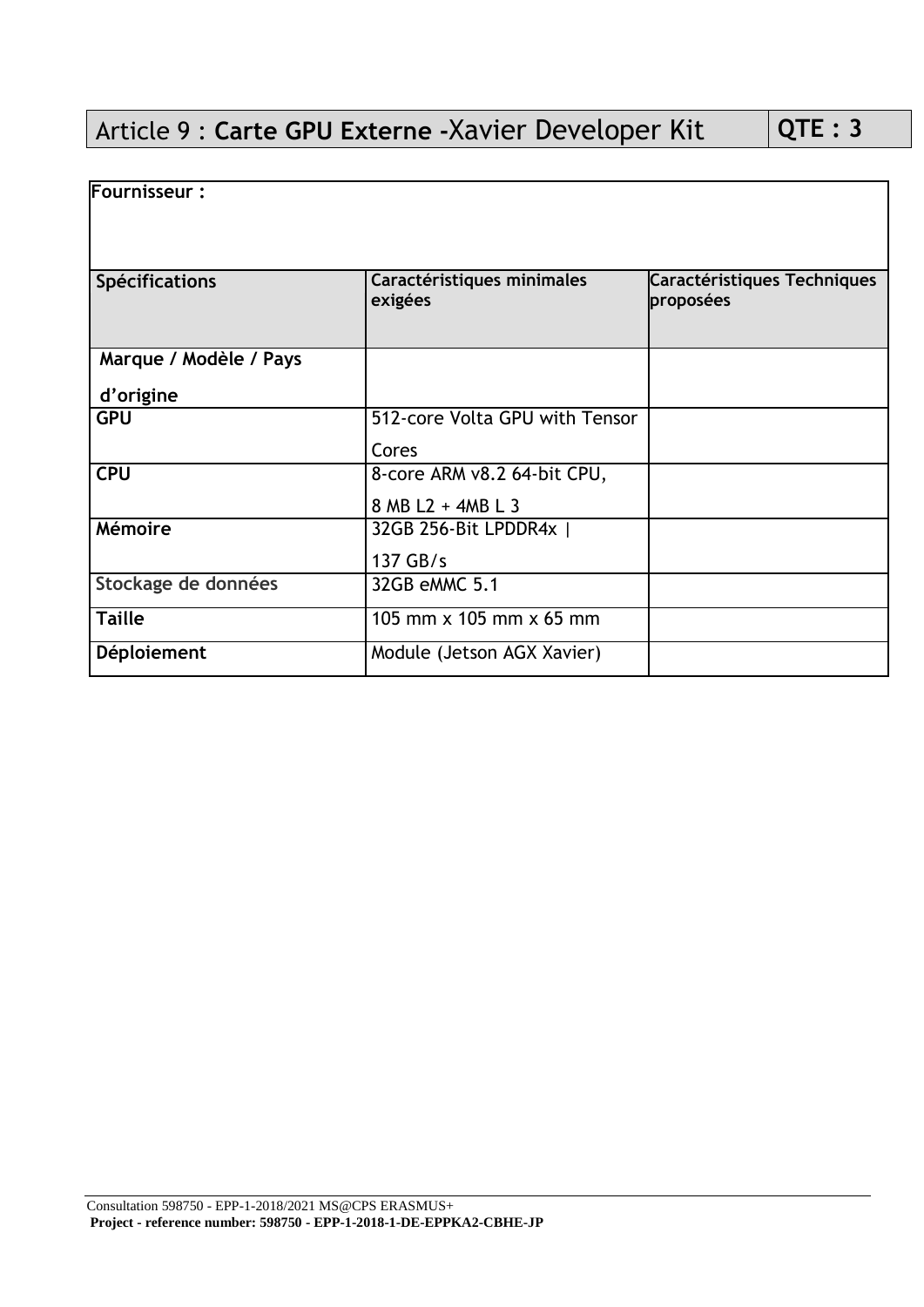**Higher Institute of Computer Sciences and Multimedia - University of Sfax \***

#### **BORDER PRICES**

**Acquisition of Software Development Lab within the framework of the project: MS@CPS : INTERNATIONAL MASTER OF COMPUTER SCIENCE ON CYBER PHYSICAL SYSTEMS**

**Full Company Name :** 

#### **…....................................................................................................**

### **Tax identification number**

**:................................................................................................**

| $N^{\circ}$             | <b>ITEM</b>                                                   | Quantity       | Country of<br>Origin | $U.P.E.T.*$ | Total E.T.* |
|-------------------------|---------------------------------------------------------------|----------------|----------------------|-------------|-------------|
| 1                       | Station de travail - Workstation                              | 5              |                      |             |             |
| $\overline{2}$          | Carte graphique RTX 2080ti pour<br>Apprentissage profond: GPU | $\overline{3}$ |                      |             |             |
| $\overline{3}$          | Ordinateur portable pour Calcul GPU<br>avec port Thunderbolt3 | $\overline{4}$ |                      |             |             |
| $\overline{\mathbf{4}}$ | Ordinateur de bureau pour Intelligence<br>artificielle        | $\overline{4}$ |                      |             |             |
| 5                       | Boitier externe pour carte GPU -<br>thunderbolt               | $\overline{3}$ |                      |             |             |
| 6                       | Programmable Robot pour Arduino                               | 5              |                      |             |             |
| $\overline{7}$          | Tablette industrielle ANDROID                                 | $\overline{3}$ |                      |             |             |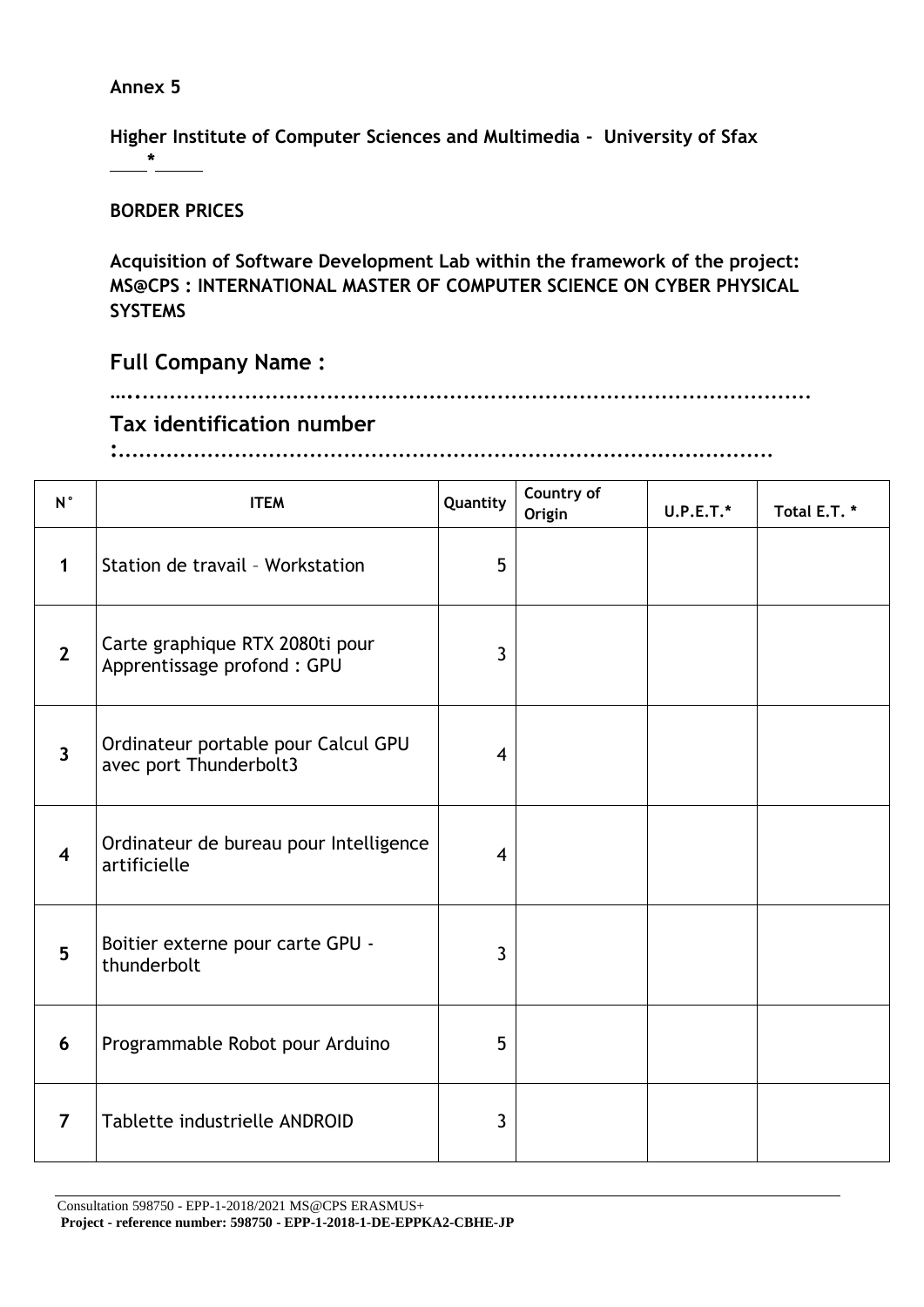| 8                   | Carte GPU Externe Developer Kit NX  |  |  |  |  |
|---------------------|-------------------------------------|--|--|--|--|
| g                   | Carte GPU Externe Developer Kit AGX |  |  |  |  |
| <b>Total Amount</b> |                                     |  |  |  |  |

### **\*Unit Price Excluding Tax (U.P.E.T)**

### **\* CFR price base (cost and freight) Excluding Tax.**

**NB**: residents must present their prices in Tunisian Dinars. Non-residents must present their prices in foreign currency (Euros or Dollars).

**Total amount in words in Euro**

…………………………………………………………………….……………………………

…………………………………………………………………………………………………

**(Signature and stamp of the tenderer)**

…………………., ……………………….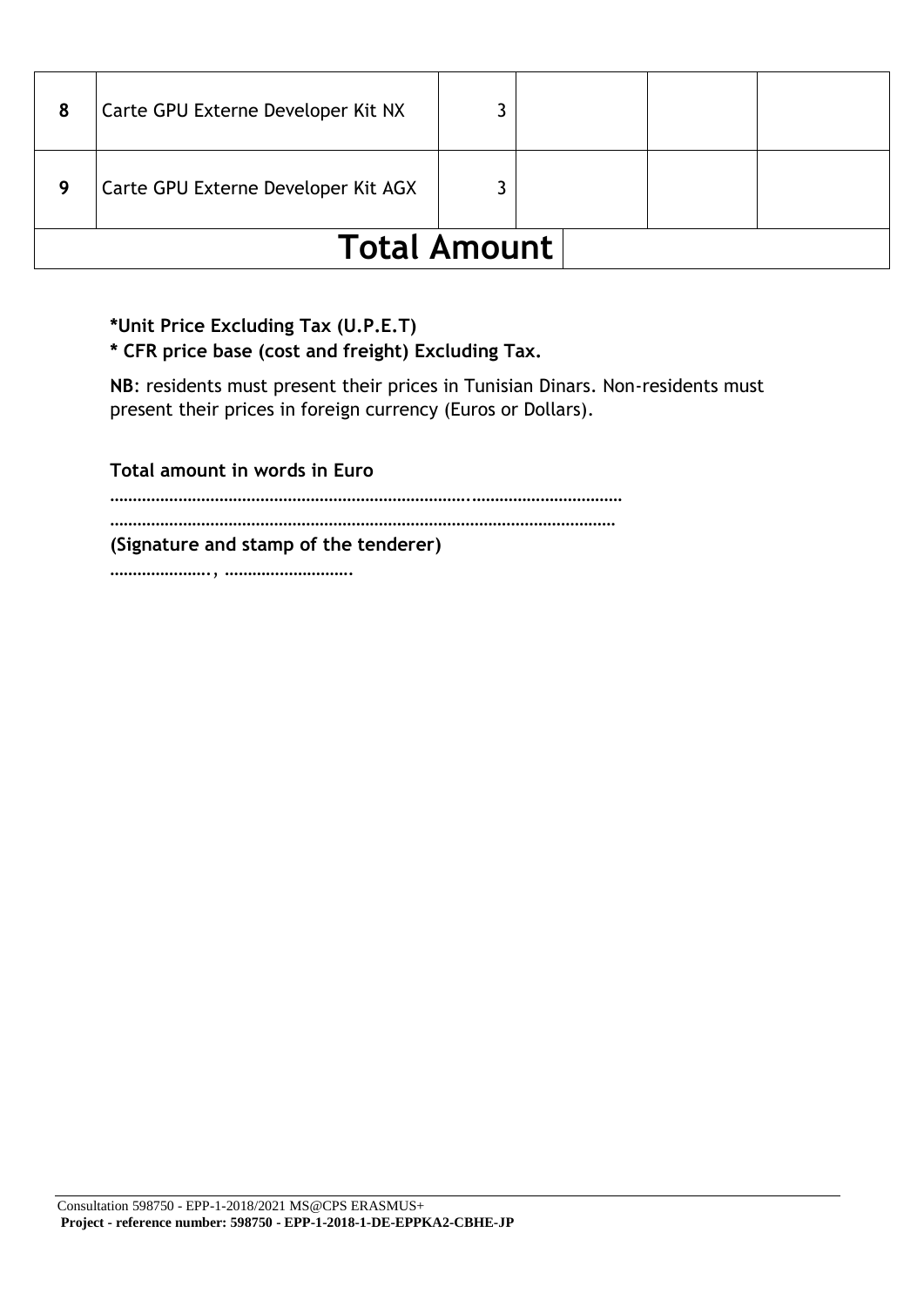# **ANNEXES**

Consultation 598750 - EPP-1-2018/2021 MS@CPS ERASMUS+ **Project - reference number: 598750 - EPP-1-2018-1-DE-EPPKA2-CBHE-JP**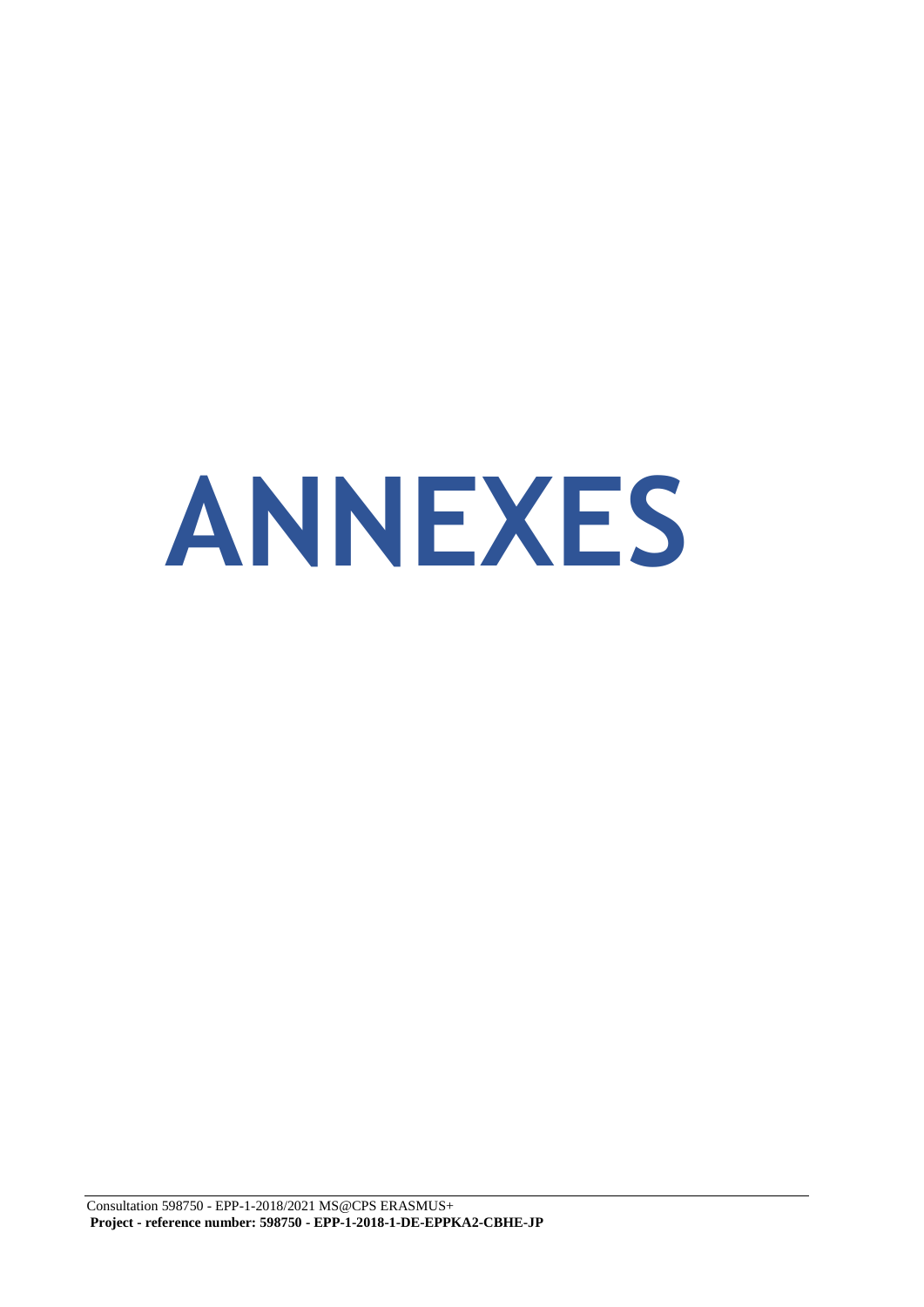### **UNIVERSITY OF SFAX - ISIMS**

Sfax, on……………………………

### **SUBMISSION**

Subject: MS@CPS Software Engineering Lab on behalf of the project **MS@CPS‐ Erasmus+**

I, the undersigned

Company denomination :

Headquarters (address):

Telephone: Fax: Tax registration number :

CWB No .:

Certify to have reviewed the specifications, concerning consultation **598750 - EPP-1-2018/2021** MS@CPS, and have no reservations and have collected, by my own care and under my full responsibility, all information necessary for the perfect execution of my possible obligations as they derive from the various provisions of these specifications for the acquisition of the equipment MS@CPS Software Engineering LAB, within the framework of the **MS@CPS Erasmus+** project, for the Higher Institute of Computer Sciences and Multimedia - University of Sfax", and I pledge on the honor that the information provided above is accurate.

We undertake to provide, in accordance with the technical specifications and specifications, the related supplies and services.

The total amount of my tax‐free submission is (in words):

……………………………………………………………………………………………………………………………………………………………

(Signature and stamp of the tenderer)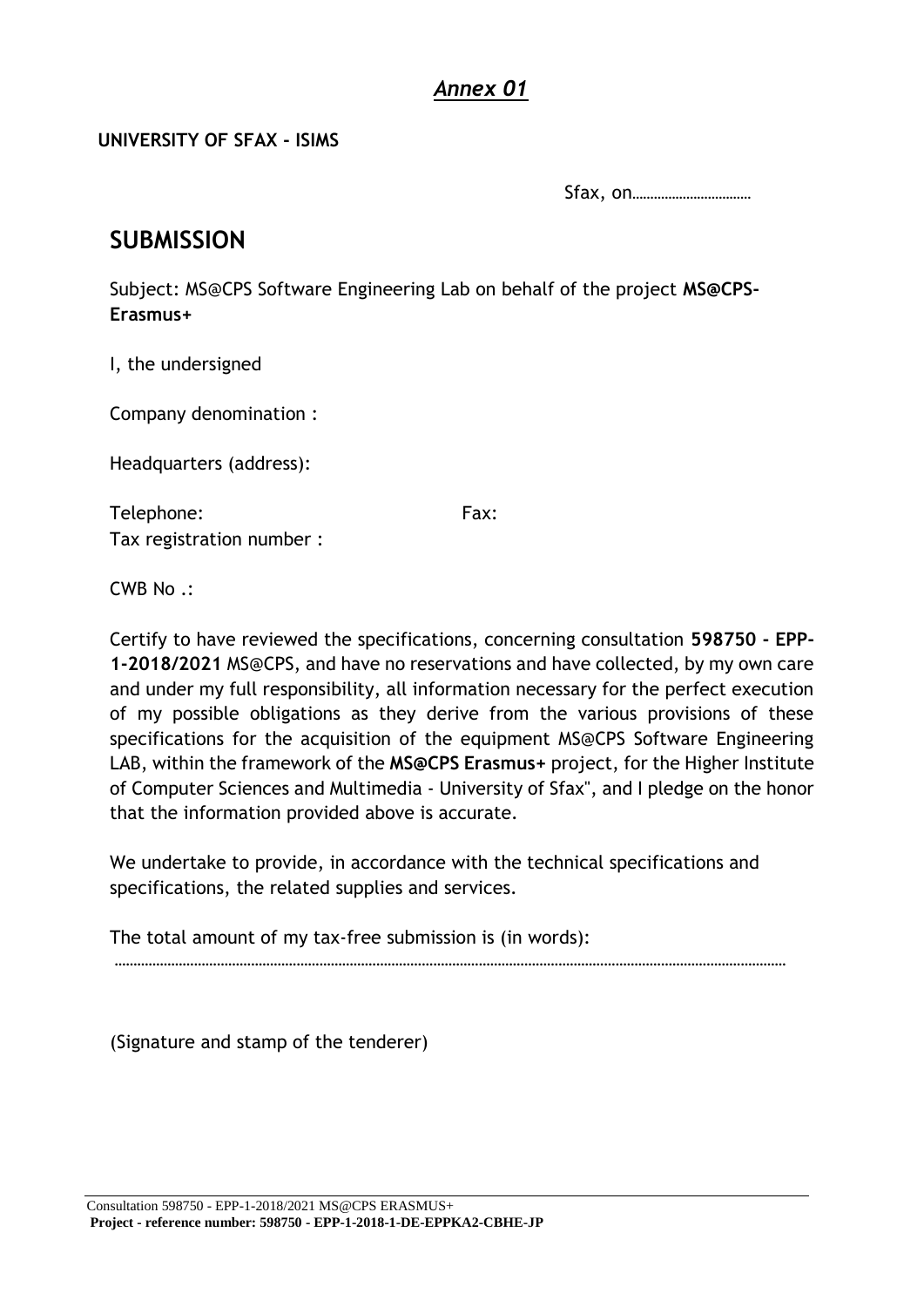### **Declaration of honor of no influence**

I, the undersigned:

Chief Executive Officer (CEO) ‐ Manager :

Declares on the honor of not having done and undertakes not to do by myself or by an intermediary, promises, gifts or presents in order to influence the different procedures for concluding a market and the stages of its realization.

Done at: ....... ......... on, .........

(Name and surname, Quality, Stamp and signature of the authorized person to engage the company)